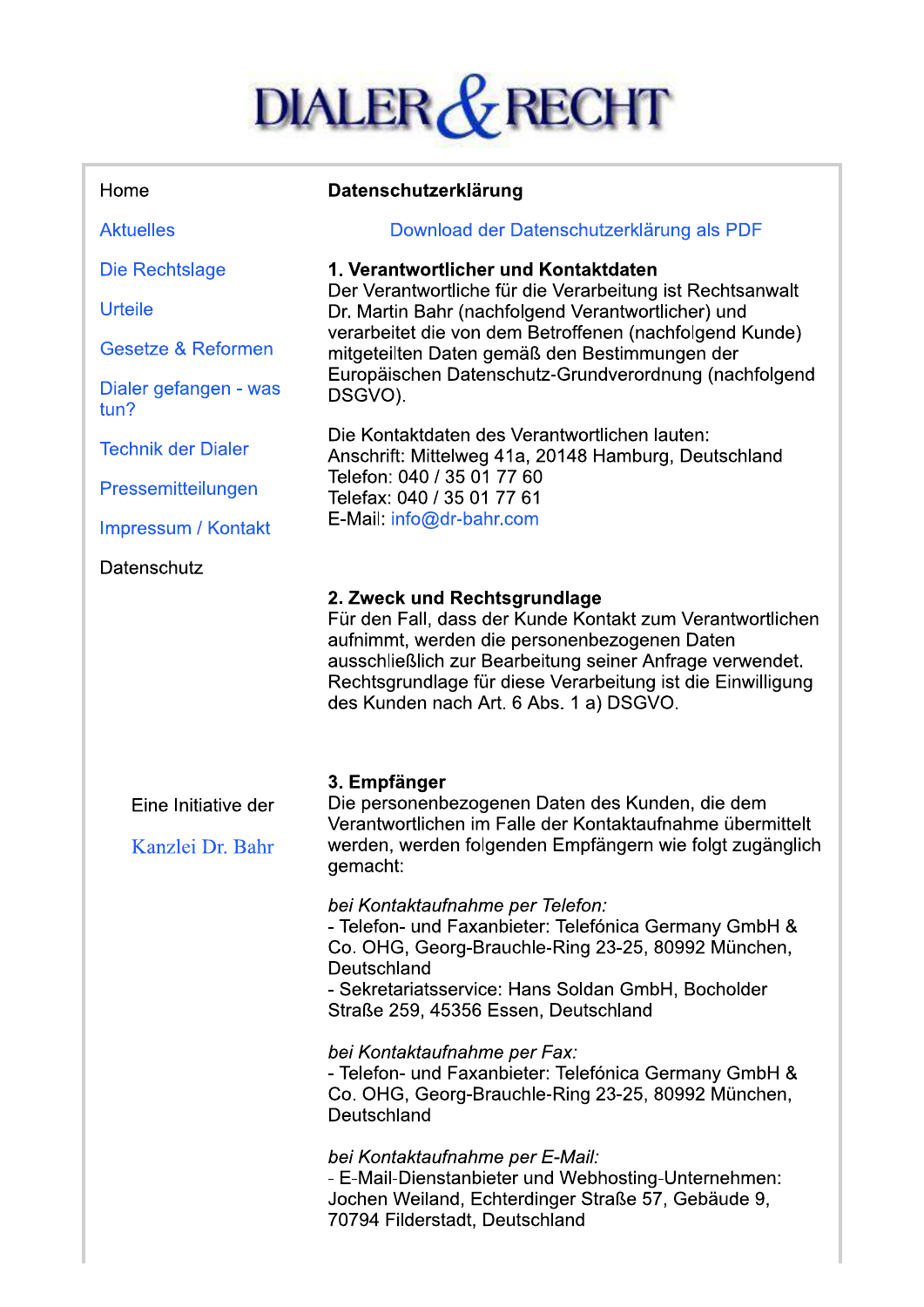bei Kontaktaufnahme per Post: - Deutsche Post AG, Charles-de-Gaulle-Straße 20, 53113 Bonn. Deutschland

Ohne die schriftliche Einwilligung des Kunden werden die personenbezogenen Daten nicht an weitere Dritte zugänglich gemacht, es sei denn, dass dieses aufgrund gesetzlicher Anordnung erfolgen muss.

#### 4. Cookies

Auf verschiedenen Seiten verwendet der Verantwortliche Cookies, um den Besuch seiner Webseiten attraktiv zu gestalten und die Nutzung bestimmter Funktionen zu ermöglichen. Cookies sind kleine Textdateien, die auf dem Rechner des Besuchers abgelegt werden. Die vom Verantwortlichen verwendeten Cookies werden nach Ende der Browser-Sitzung wieder von der Festplatte des Besuchers gelöscht (sog. Sitzungs-Cookies). Cookies verbleiben auf dem Rechner des Besuchers nur dann, wenn der Benutzer dieser Speicherung ausdrücklich zugestimmt hat.

#### 5. Drittstaatentransfer

Eine Übermittlung der personenbezogenen Daten in einen Drittstaat findet nicht statt.

#### 6. Speicherdauer

Für den Fall, dass der Kunde Kontakt zum Verantwortlichen aufnimmt, werden die personenbezogenen Daten für die Dauer der Bearbeitung der Anfrage genutzt. Anschließend werden die Daten, die aus rechtlichen Gründen aufbewahrt werden müssen, gesperrt. Diese Daten stehen einer weiteren Verwendung nicht mehr zur Verfügung.

Der Verantwortliche unterliegt verschiedenen Aufbewahrungs- und Dokumentationspflichten, die sich unter anderem aus der Bundesrechtsanwaltsordnung (BRAO) und der Abgabenordnung (AO) ergeben. Die dort vorgegebenen Fristen zur Aufbewahrung bzw. Dokumentation betragen zwei bis zehn Jahre.

Schließlich beurteilt sich die Speicherdauer auch nach den gesetzlichen Verjährungsfristen, die zum Beispiel nach den §§ 195 ff. des Bürgerlichen Gesetzbuches (BGB) in der Regel drei Jahre, in gewissen Fällen aber auch bis zu dreißig Jahre betragen können.

Im Übrigen werden die personenbezogenen Daten gelöscht, sofern der Kunde in eine weitere Verarbeitung und Nutzung seiner Daten nicht ausdrücklich eingewilligt hat.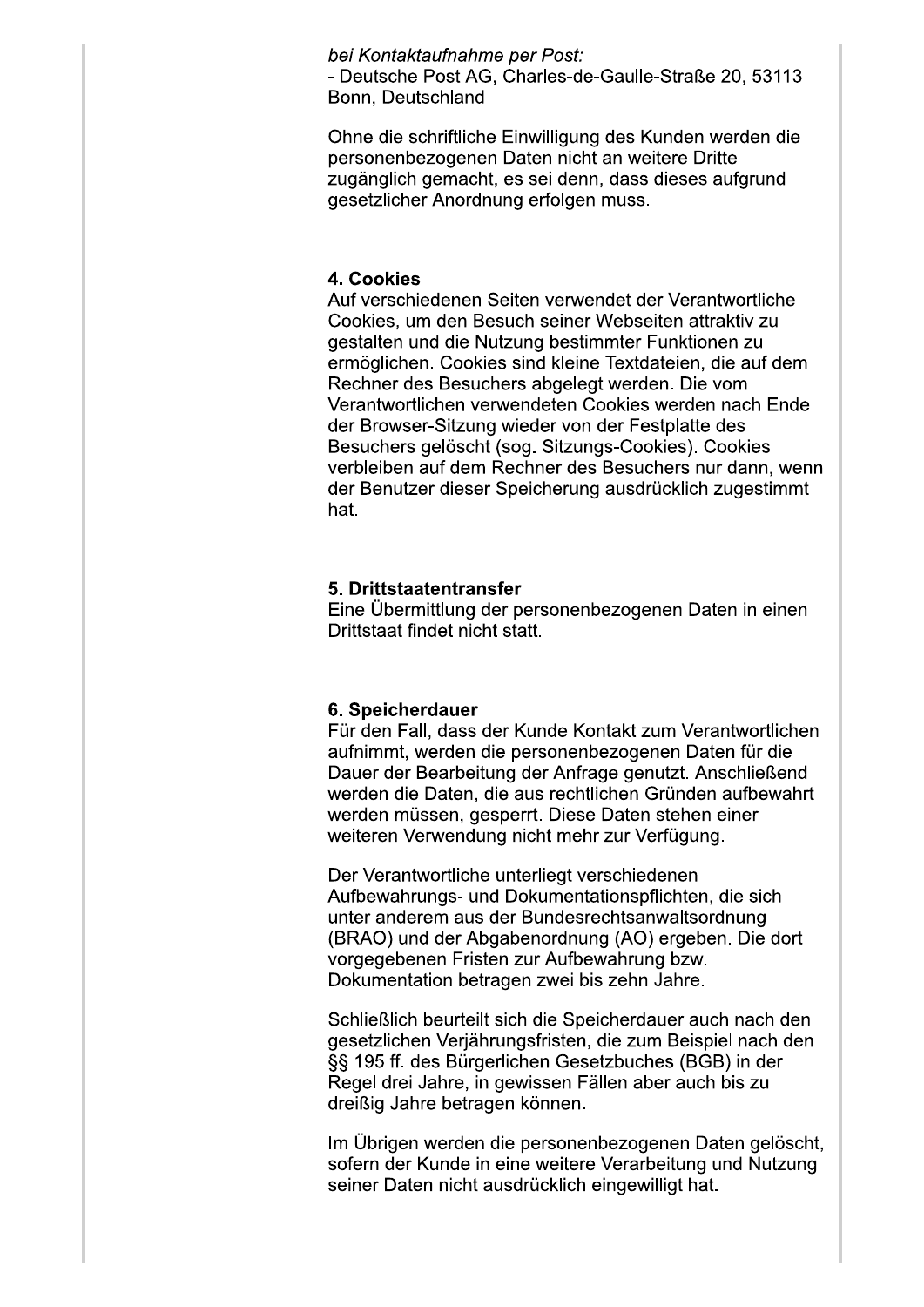## 7. Datenschutzrechte

Jeder Kunde hat das Recht auf Auskunft nach Artikel 15 DSGVO, das Recht auf Berichtigung nach Artikel 16 DSGVO, das Recht auf Löschung nach Artikel 17 DSGVO, das Recht auf Einschränkung der Verarbeitung nach Artikel 18 DSGVO, das Recht auf Widerspruch nach Artikel 21 DSGVO sowie das Recht auf Datenübertragbarkeit nach Artikel 20 DSGVO. Beim Auskunftsrecht und beim Löschungsrecht gelten die Einschränkungen nach §§ 34 und 35 BDSG. Darüber hinaus besteht ein

## Beschwerderecht bei einer

Datenschutzaufsichtsbehörde (Artikel 77 DSGVO i. V. m. § 19 BDSG).

Die Gesetzestexte findet der Kunde hier. Entsprechende Anliegen sind an die unter Punkt 1 genannte Adresse zu richten.

#### 8. Widerspruchsrecht und sonstige Rechte

Hat der Kunde seine Einwilligung zu der Verarbeitung der ihn betreffenden personenbezogenen Daten für einen oder mehrere bestimmte Zwecke gegeben, steht dem Kunden die Möglichkeit des Widerrufs der Einwilligung mit Wirkung für die Zukunft zu

Jede betroffene Person hat unbeschadet eines anderweitigen verwaltungsrechtlichen oder gerichtlichen Rechtsbehelfs das Recht auf Beschwerde bei einer Aufsichtsbehörde, insbesondere in dem Mitgliedstaat ihres Aufenthaltsorts, ihres Arbeitsplatzes oder des Orts des mutmaßlichen Verstoßes, wenn die betroffene Person der Ansicht ist, dass die Verarbeitung der sie betreffenden personenbezogenen Daten gegen diese Verordnung verstößt.

Eine zuständige Behörde ist z.B. der Hamburgische Beauftragte für Datenschutz und Informationsfreiheit. Klosterwall 6 (Block C), 20095 Hamburg, Deutschland, Der Kunde kann aber auch eine andere wählen.

## 9. Pflicht zur Datenbereitstellung

Es besteht keine Pflicht des Kunden, bei der Anfrage bestimmte Daten bereitzustellen

## 10. Automatisierte Entscheidungsfindung

Eine automatisierte Entscheidungsform einschließlich Profiling findet nicht statt.